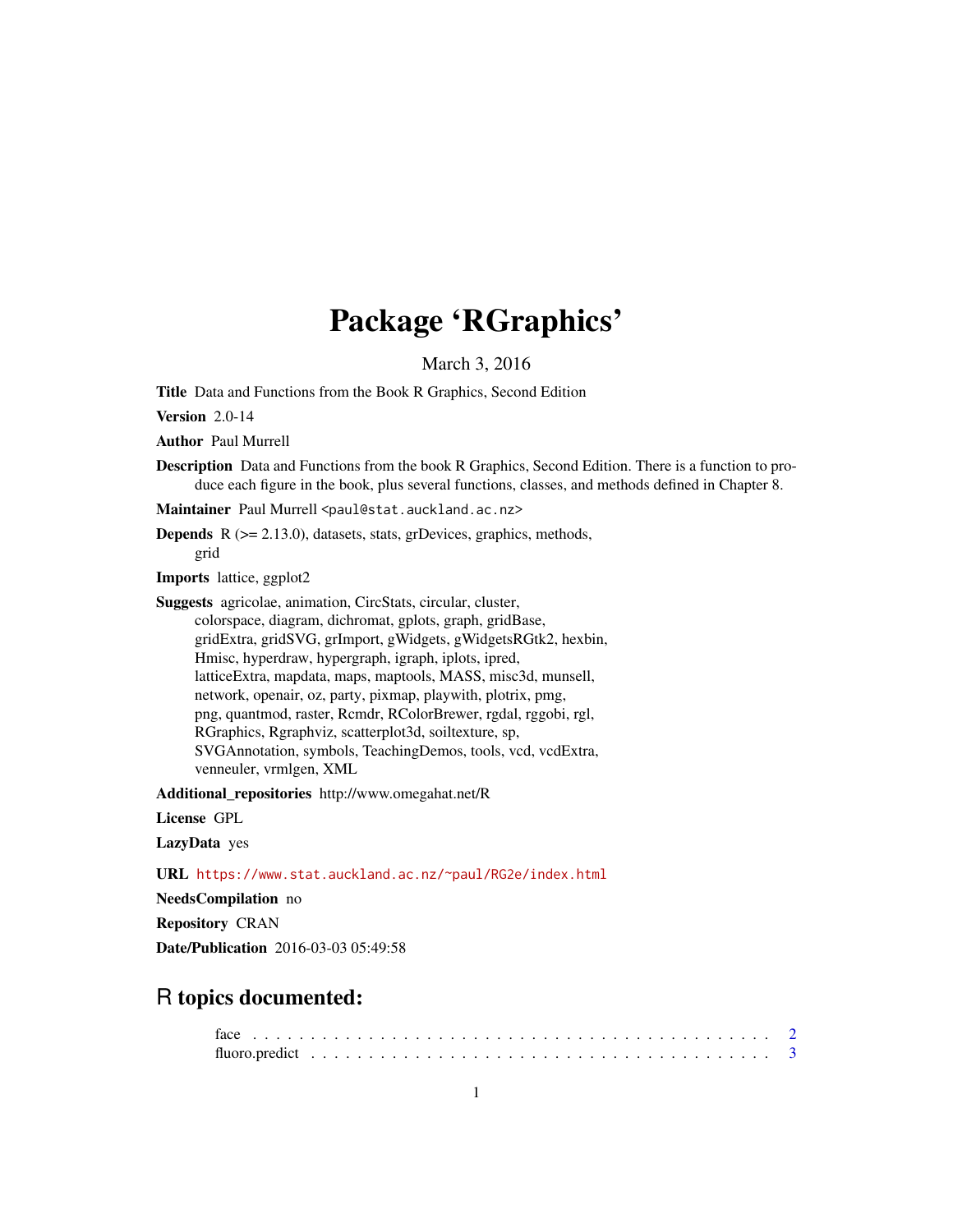#### <span id="page-1-0"></span> $2 \tfrac{1}{2}$

| Index | 12             |
|-------|----------------|
|       |                |
|       |                |
|       | -9             |
|       |                |
|       |                |
|       |                |
|       | $\overline{7}$ |
|       |                |
|       | - 6            |
|       |                |
|       | -5             |
|       |                |
|       |                |
|       |                |
|       |                |

face *Draw a face*

#### Description

Draws a face, consisting of a rectangle for the border, circles for eyes, and a line for the mouth.

# Usage

faceA(x, y, width, height) faceB(x, y, width, height) faceC(x, y, width, height) faceD(x, y, width, height) faceE(x, y, width, height)

#### Arguments

x, y, width, height

Numeric values or unit objects specifying the location and size of the face.

# Details

The functions faceA and faceB are graphics functions to be used for their side effect of producing graphical output. The functions faceC, faceD, and faceE return a grob representing a face (and produce no output).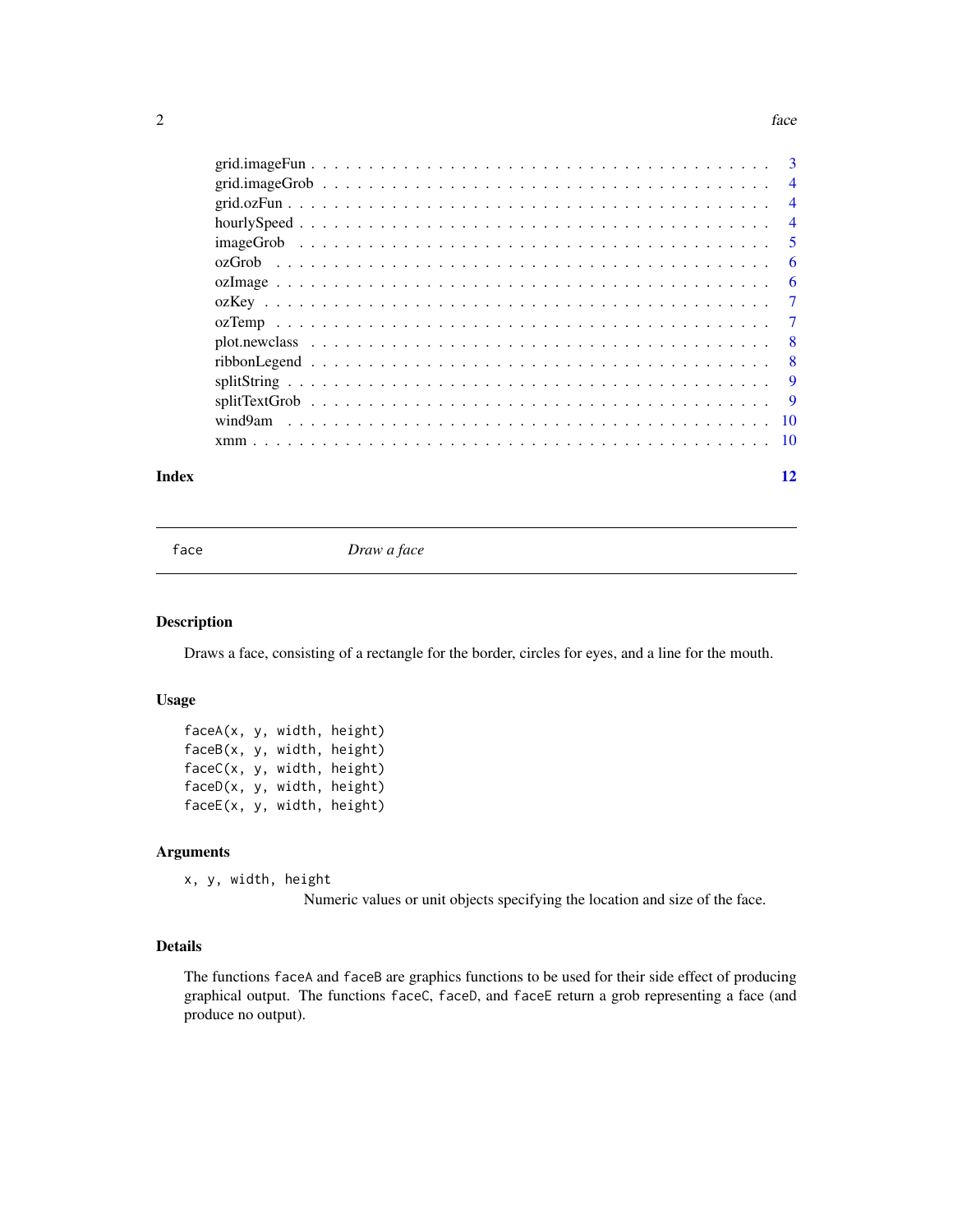<span id="page-2-0"></span>

These data give a prediction surface for fluorescence at the thermocline over a region off the coast of South Australia.

# Usage

```
fluoro.predict
```
# Format

A list with elements: x containing longitude at 50 locations; y containing latitude at 50 locations; and z containing a 50 by 50 matrix of surface predictions.

# References

S. McClatchie and T.M. Ward. (in press), Alongshore variation in upwelling intensity in the eastern Great Australian Bight, Journal of Geophysical Research.

grid.imageFun *Draw an Image*

# Description

Draws an array of nrow by ncol rectangles.

# Usage

```
grid.imageFun(nrow, ncol, cols, byrow=TRUE)
```

| nrow, ncol | Number of rows/columns in the image.                                             |
|------------|----------------------------------------------------------------------------------|
| cols       | Colors for the cells of the image (will be recycled).                            |
| byrow      | Logical value indicating whether colors should be allocated to cells across rows |
|            | or down columns.                                                                 |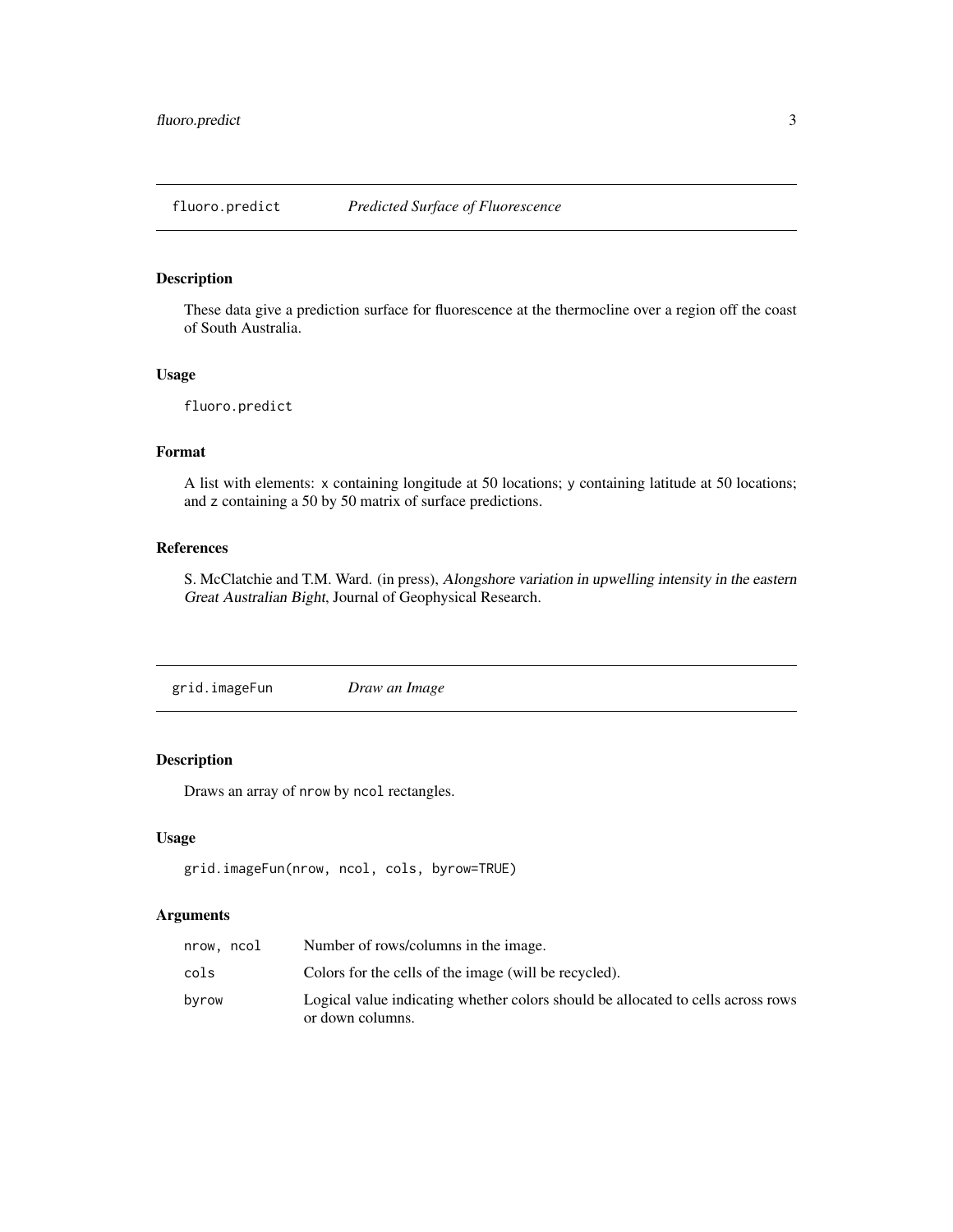<span id="page-3-0"></span>grid.imageGrob *Draw an Image*

#### Description

Creates an imageGrob and then draws it.

# Usage

grid.imageGrob(...)

#### Arguments

... Arguments to be passed to imageGrob.

grid.ozFun *Draw a Map of Australia*

# Description

Draws a map of Australia (or part thereof).

# Usage

```
grid.ozFun(ozRegion)
```
# Arguments

ozRegion An object created using the ozRegion function from the oz package.

| hourlySpeed | Auckland Wind Data |  |
|-------------|--------------------|--|
|-------------|--------------------|--|

# Description

These data give measurements of hourly average wind speed based on data from 11 weather stations located around Auckland, New Zealand. There are hourly readings every day for one month (September 2010).

# Usage

hourlySpeed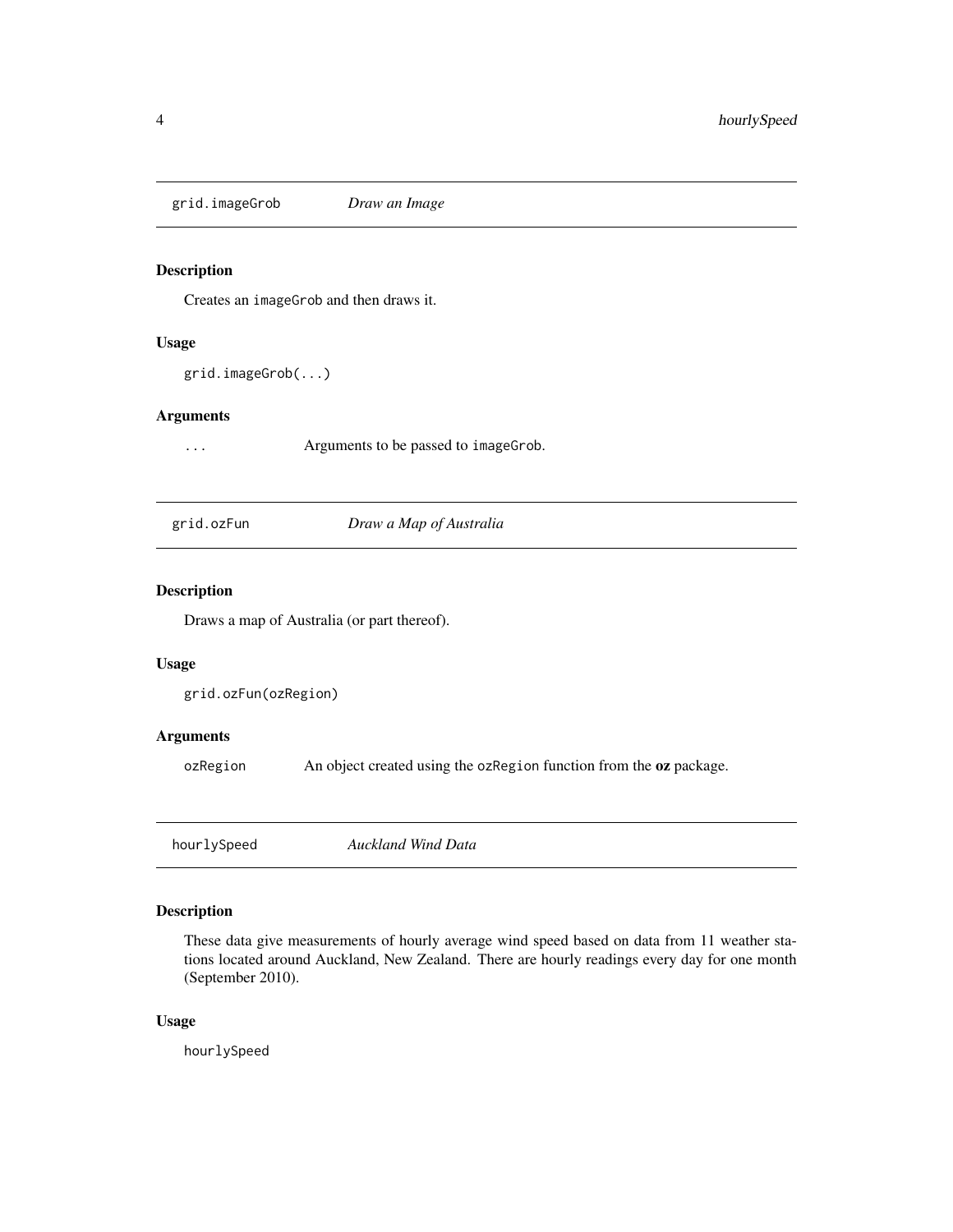# <span id="page-4-0"></span>imageGrob 5

# Format

A data frame with columns:

Speed The wind speed.

day Day of the year, from 237 to 271.

hour Hour of the day, from 0 to 23.

# References

The data were obtained from the New Zealand National Climate Database ([http://cliflo.niwa.](http://cliflo.niwa.co.nz/) [co.nz/](http://cliflo.niwa.co.nz/)).

imageGrob *Create an Image*

# Description

Creates an array of nrow by ncol rectangles.

# Usage

imageGrob(nrow, ncol, cols, byrow=TRUE, name=NULL, gp=NULL, vp=NULL)

| nrow, ncol | Number of rows/columns in the image.                                                                 |
|------------|------------------------------------------------------------------------------------------------------|
| cols       | Colors for the cells of the image (will be recycled).                                                |
| byrow      | Logical value indicating whether colors should be allocated to cells across rows<br>or down columns. |
| name       | A character name for the grob.                                                                       |
| gp         | A gpar object containing graphical parameter settings or NULL.                                       |
| vp         | A viewport or NULL.                                                                                  |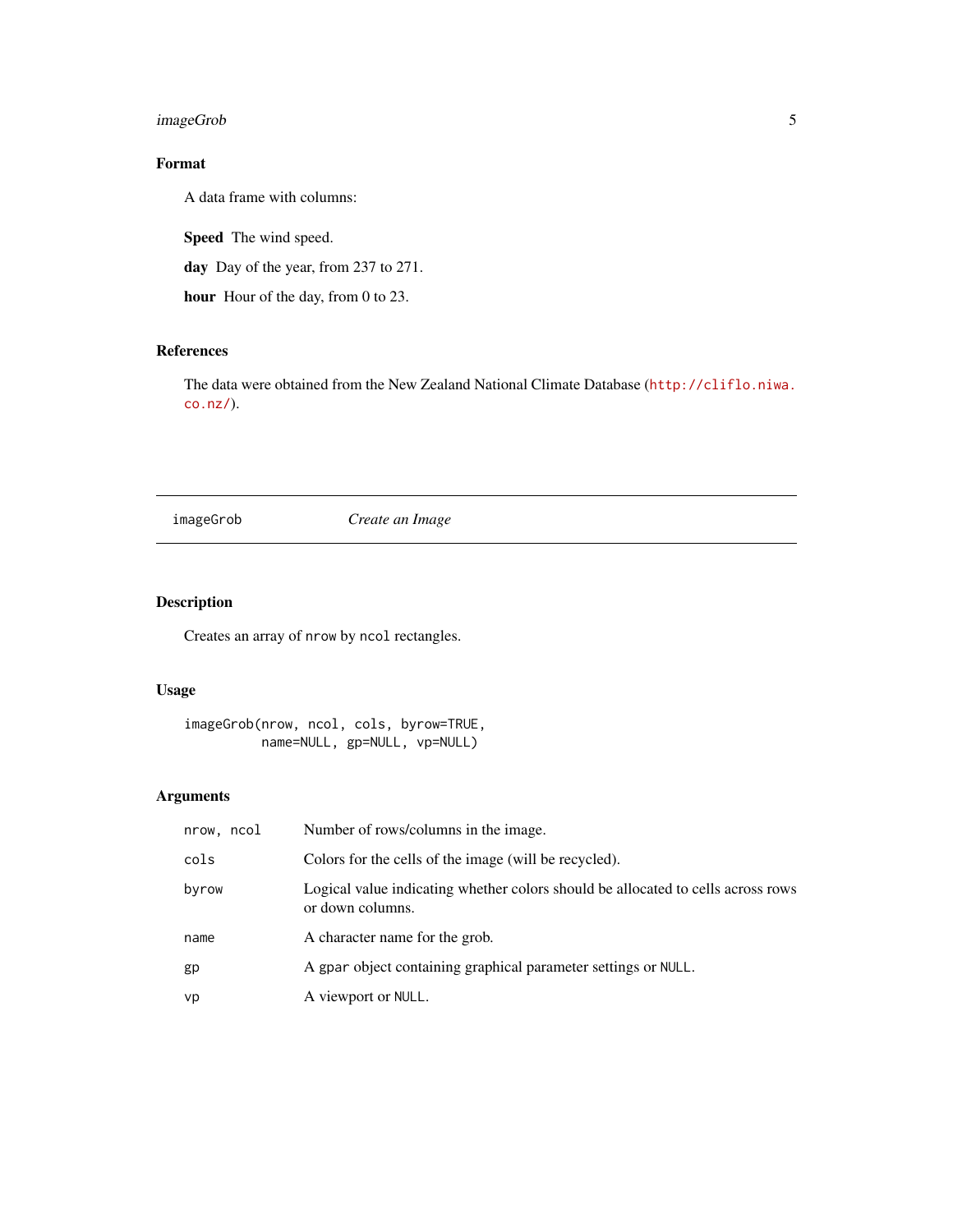<span id="page-5-0"></span>

Creates a map of Australia (or part thereof). grid.ozGrob also draws the map.

# Usage

```
ozGrob(ozRegion, name=NULL, gp=NULL, vp=NULL)
grid.ozGrob(...)
```
# Arguments

| ozRegion  | An object created using the oz Region function from the <b>oz</b> package. |
|-----------|----------------------------------------------------------------------------|
| name      | A character name for the grob.                                             |
| gp        | A gpar object containing graphical parameter settings or NULL.             |
| vp        | A viewport or NULL.                                                        |
| $\ddotsc$ | Arguments to be passed to ozgrob.                                          |
|           |                                                                            |

| Create an Image on a Map of Australia<br>ozImage |
|--------------------------------------------------|
|--------------------------------------------------|

# Description

Creates a map of Australia (or part thereof), plus an imageGrob positioned relative to the map.

# Usage

```
ozImage(mapLong, mapLat, imageLong, imageLat, cols)
```

| mapLong, mapLat     |                                                                                 |
|---------------------|---------------------------------------------------------------------------------|
|                     | Longitude and latitude ranges describing the area of Australia to create.       |
| imageLong, imageLat |                                                                                 |
|                     | Longitude and latitude ranges describing the area that the image should occupy. |
| cols                | Colors for the image cells.                                                     |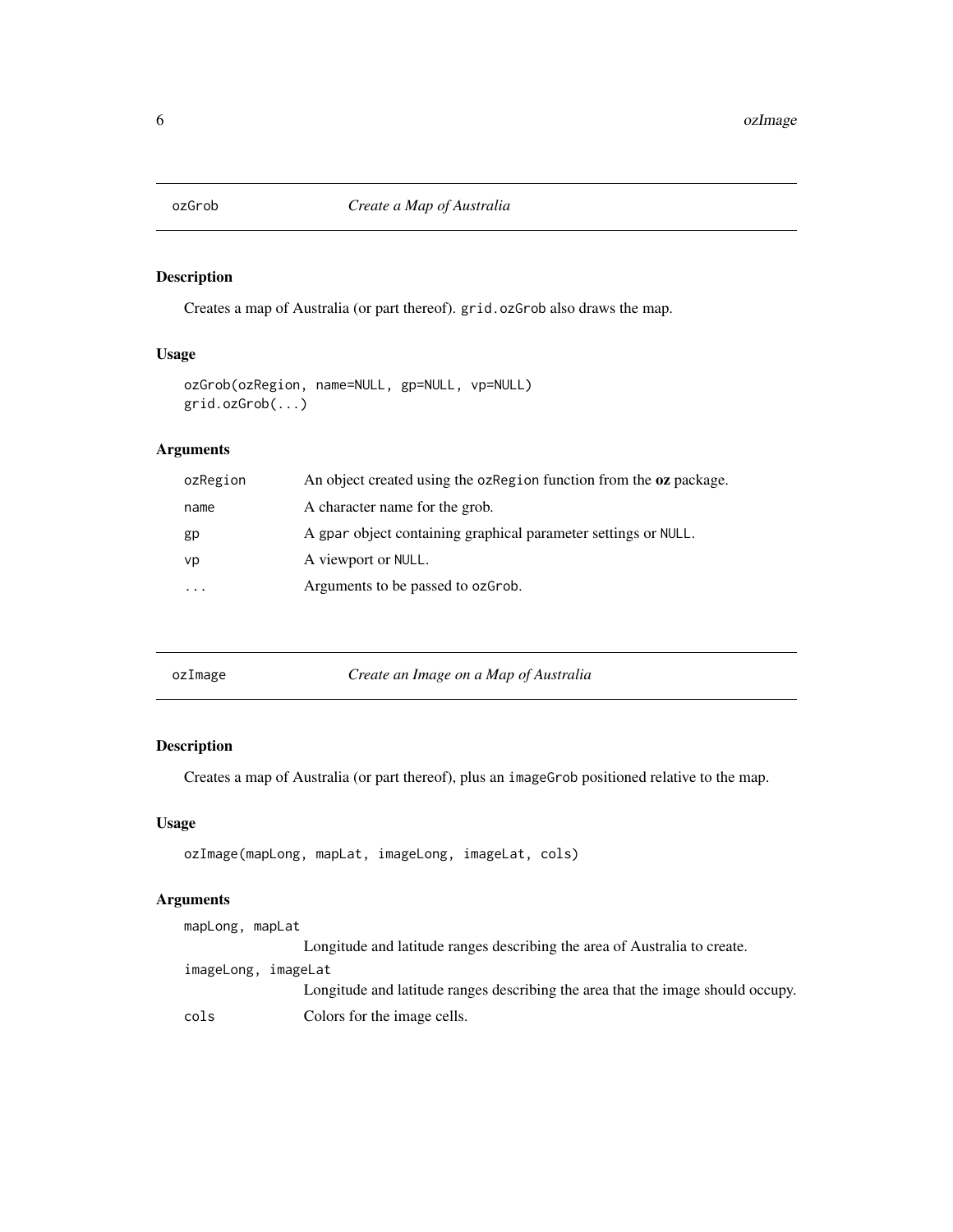<span id="page-6-0"></span>

Creates a map of Australia with a rectangle bounding a specified region; designed to provide a key for an ozImage.

# Usage

ozKey(x, y, width, height, just, mapLong, mapLat)

#### Arguments

x, y, width, height, just The location and size of the key within the current viewport.

mapLong, mapLat

Longitude and latitude ranges giving the area around which to draw a rectangle.

ozTemp *Temperatures for Australian Cities*

# Description

These data give average minimum and maximum monthly temperatures for several major cities in Australia. The longitude and latitude for each city is also given.

#### Usage

data(ozTemp)

## Format

A data frame with elements: city names of cities; min and max average minimum and maximum monthly temperatures; long and lat longitudes and latitudes of cities.

#### Source

Was originally http://www.auinfo.com/sydney-climate.html but that URL is no longer alive.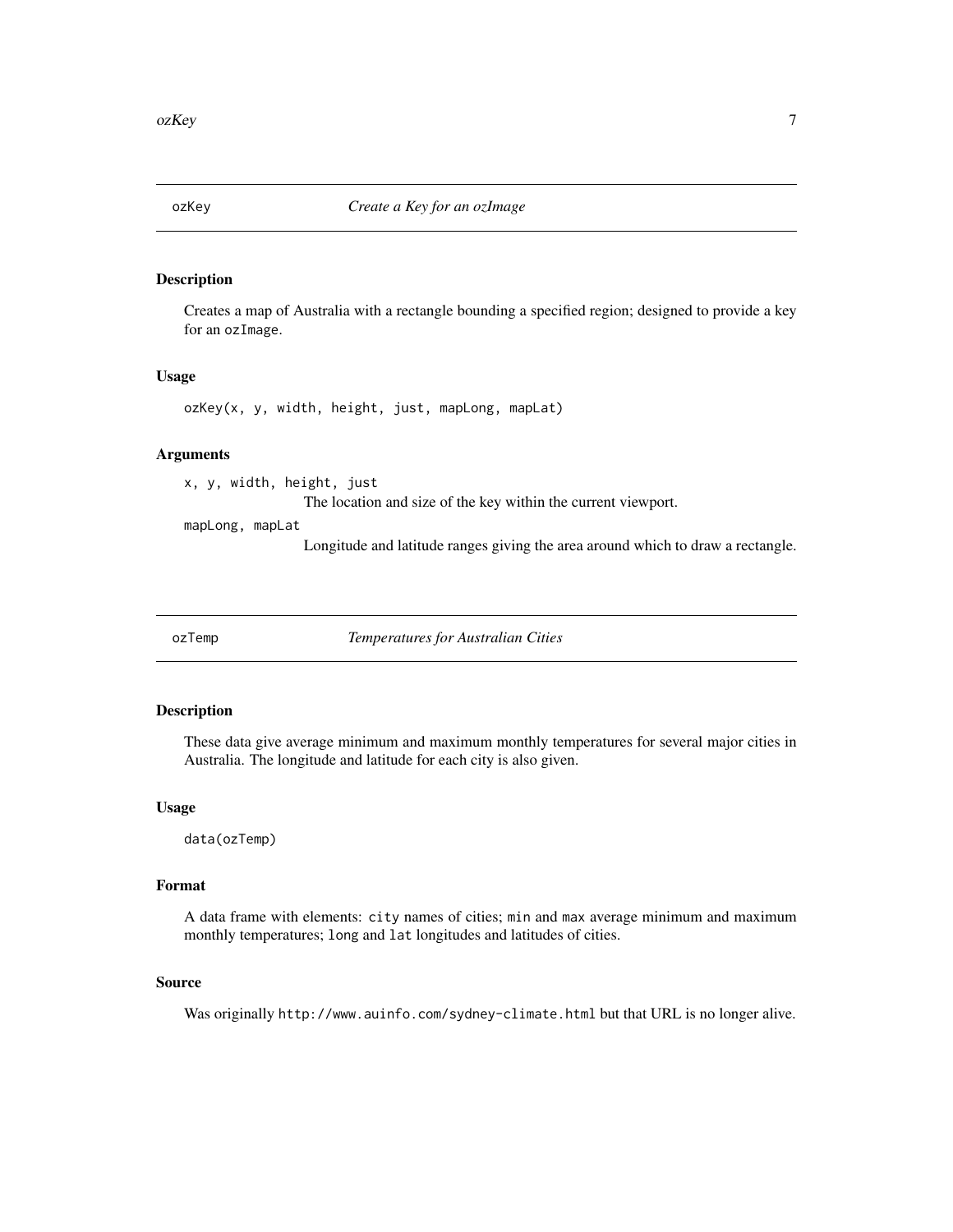<span id="page-7-0"></span>

A template that provides a starting point for writing a new traditional graphics function.

# Details

Type plot.newclass to see the body of this template.

ribbonLegend *Create a Ribbon Legend*

# Description

Creates a ribbon legend; a vertical bar broken into several colored cells, with an axis on the righthand side.

# Usage

```
ribbonLegend(nlevels=NULL, breaks=NULL, cols,
             scale=range(breaks),
            margin=unit(0.5, "line"),
             gp=NULL, vp=NULL, name=NULL)
```

| nlevels, breaks |                                                                                                                                               |
|-----------------|-----------------------------------------------------------------------------------------------------------------------------------------------|
|                 | Number of levels to be represented in the legend, specifed either as a number of<br>(equal-sized) levels, or the break points between levels. |
| cols            | The colors to be used for each level.                                                                                                         |
| scale           | The range of the scale on the legend.                                                                                                         |
| margin          | Space around the edges of the legend.                                                                                                         |
| name            | A character name for the grob.                                                                                                                |
| gp              | A gpar object containing graphical parameter settings or NULL.                                                                                |
| vp              | A viewport or NULL.                                                                                                                           |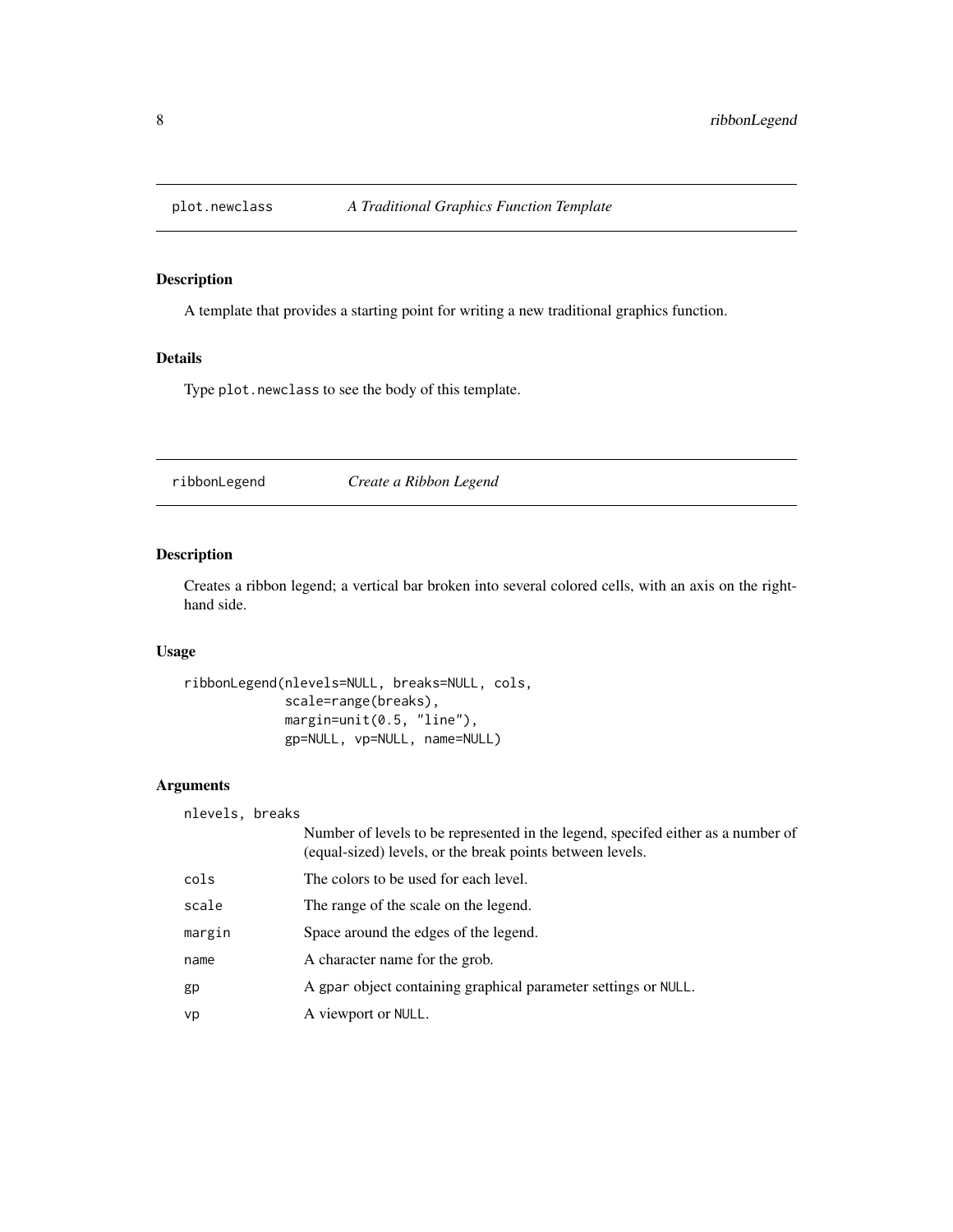<span id="page-8-0"></span>

Splits a single string into multiple lines (by inserting line breaks) so that the output will fit within the current viewport.

## Usage

```
splitString(text)
```
# Arguments

text The string to split.

splitTextGrob *Split text into multiple lines*

# Description

Splits a single string into multiple lines (by inserting line breaks) so that the output will fit within the current viewport.

# Usage

```
splitTextGrob(text, ...)
```

| text     | The string to split.                     |
|----------|------------------------------------------|
| $\cdots$ | Arguments passed to the grob() function. |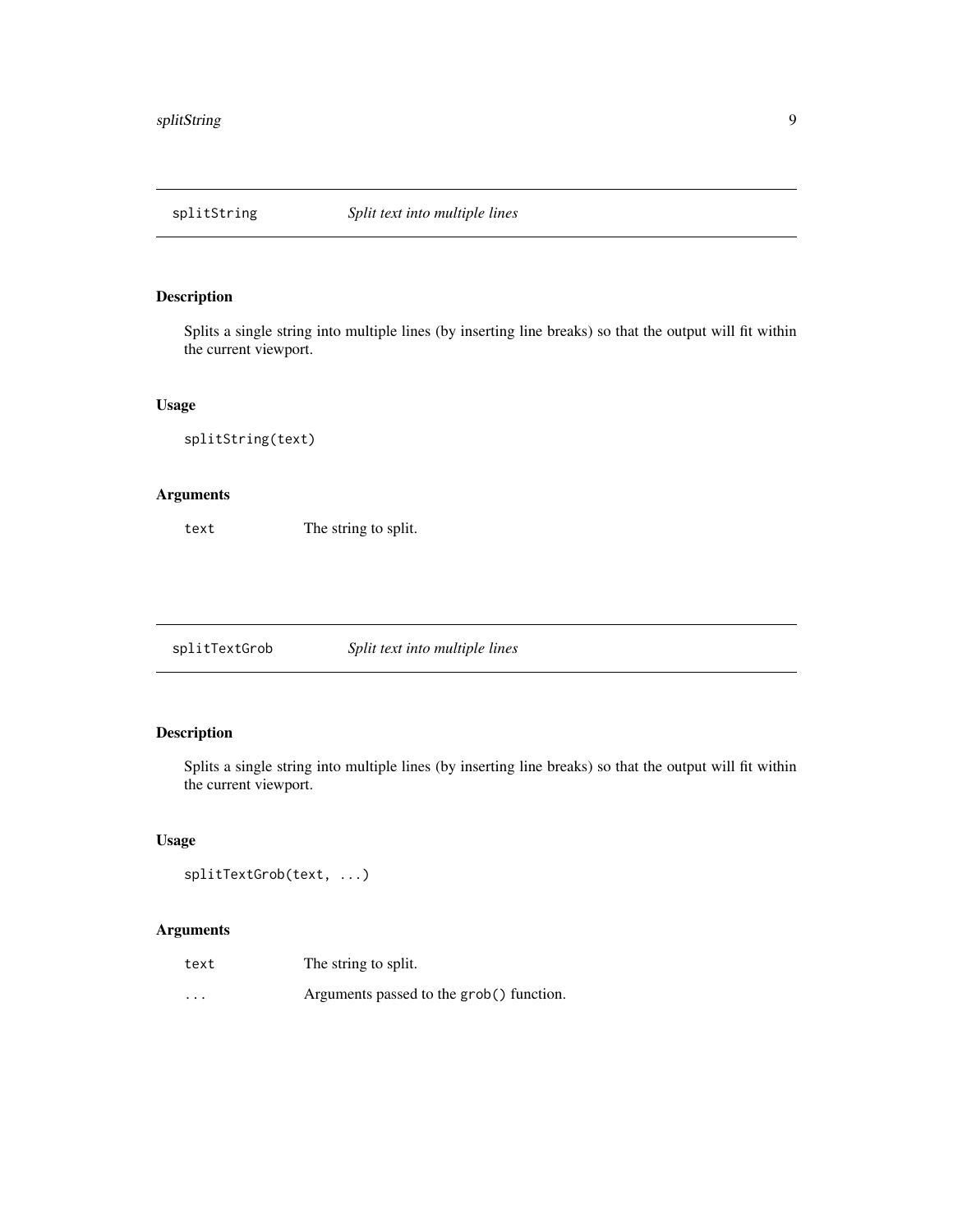<span id="page-9-0"></span>

These data give measurements of wind speed and direction at several weather stations located around Auckland New Zealand. The measurements are daily recordings taken at 9:00am each day spanning a period of approximately two years (September 2008 to September 2010).

# Usage

wind9am

# Format

A data frame with columns:

Station A unique identifier for each weather station.

Date A Date-Time for each observation (essentially just the day).

Speed The wind speed.

Dir The wind direction (in degrees).

#### References

The data were obtained from the New Zealand National Climate Database ([http://cliflo.niwa.](http://cliflo.niwa.co.nz/) [co.nz/](http://cliflo.niwa.co.nz/)).

xmm *X-ray Multi-Mirror space telescope*

#### Description

These data give information on applications for time slots on the European Space Agency's X-ray Multi-Mirror space telescope.

#### Usage

xmm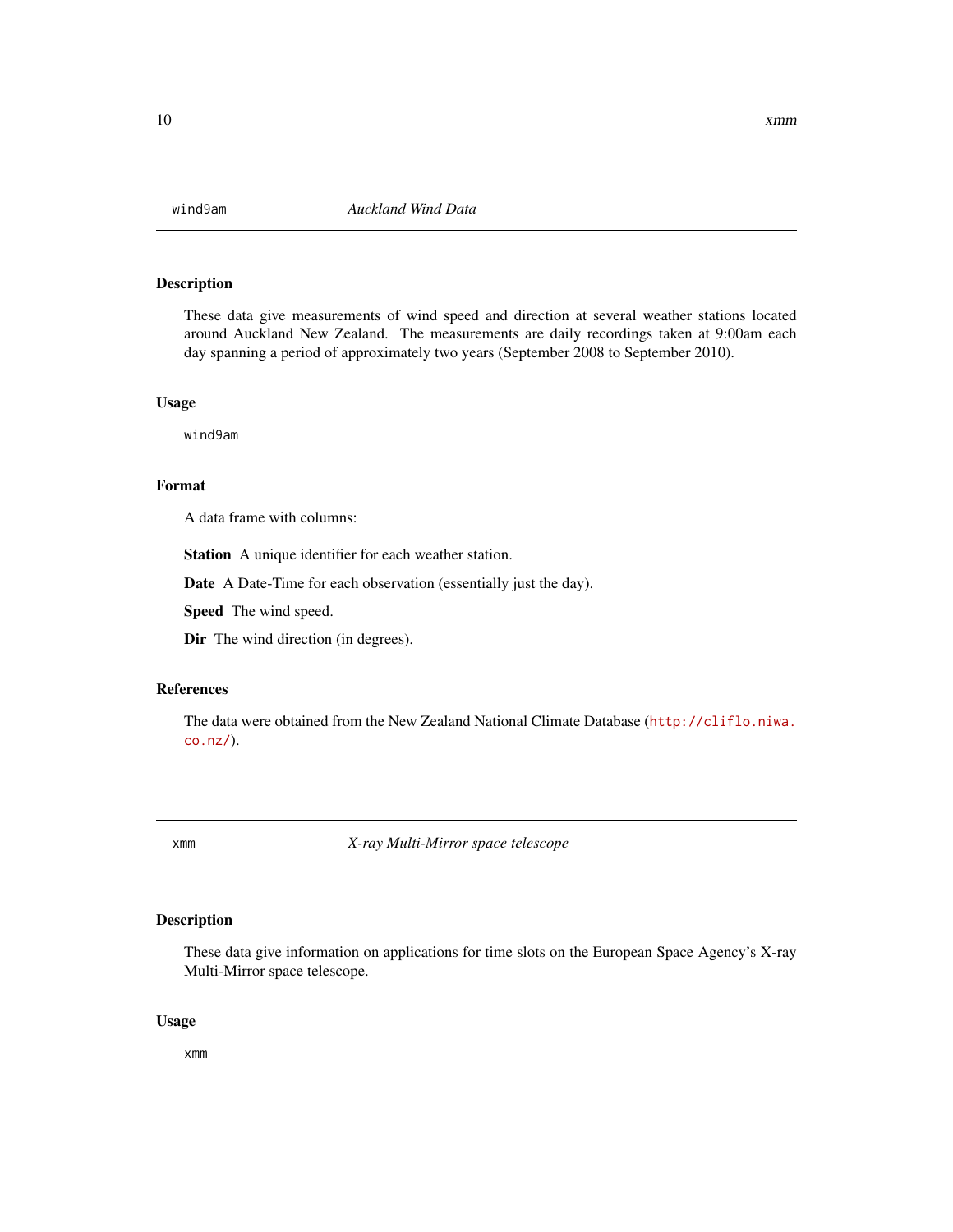#### xmm and the state of the state of the state of the state of the state of the state of the state of the state of the state of the state of the state of the state of the state of the state of the state of the state of the st

# Format

A data frame with columns:

Category The proposal category, which describes what sort of object will be viewed (a label from A to G).

Priority The assessed priority of the proposal (a label from A to C).

Schedule Whether the proposal dictates a specific time (fixed) or can be conducted at any time (free).

Duration The proposed total observation time, in seconds.

nObs Whether the proposal is for a single observation or for multiple observations.

# References

The data were obtained from the XMM web site <http://xmm.esac.esa.int/>.